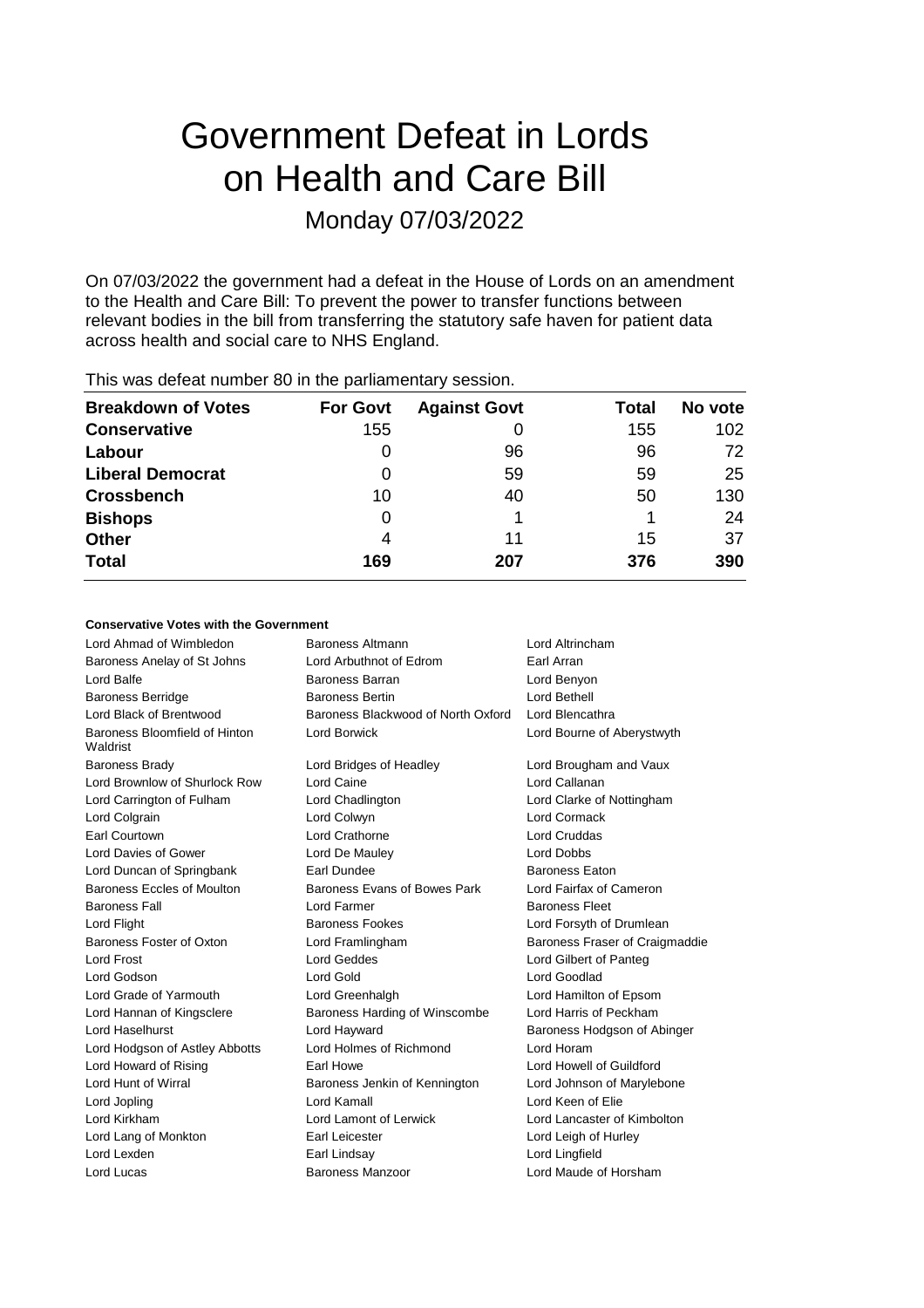Lord McLoughlin **Baroness Meyer** Baroness Meyer **Baroness Mobarik** Duke of Montrose Lord Moylan Lord Moynihan Baroness Noakes Lord Norton of Louth Lord Offord of Garvel Lord Parkinson of Whitley Bay **Lord Patten Communist Communist Parkinson Communist Parkinson Communist Parkinson** Lord Pickles Baroness Pidding Lord Polak Lord Popat Lord Porter of Spalding Lord Randall of Uxbridge Lord Reay Baroness Redfern Lord Risby Baroness Rock Baroness Sanderson of Welton Lord Sandhurst<br>
Lord Sarfraz **Baroness Sanderson** Baroness Sater Lord Sharpe of Epsom Lord Sheikh Lord Sherbourne of Didsbury Lord Shinkwin **Lord Smith of Hindhead** Baroness Stedman-Scott Lord Sterling of Plaistow **Lord Stewart of Dirleton** Baroness Stowell of Beeston Lord Strathcarron Lord Strathclyde Baroness Stroud Baroness Sugg Lord Taylor of Holbeach Lord Trefgarne Viscount Trenchard Lord True Lord Tugendhat Baroness Vere of Norbiton Lord Wakeham Baroness Warsi Lord Wei **Lord Wharton of Yarm** Cord Whatby Lord Whitby Lord Willetts **Baroness Williams of Trafford** Lord Wolfson of Tredegar Baroness Wyld Viscount Younger of Leckie

**Lord Sassoon** Baroness Sater

Lord McColl of Dulwich **Baroness McGregor-Smith** Baroness McIntosh of Pickering Lord Naseby **Baroness Neville-Rolfe** Baroness Nicholson of Winterbourne Baroness Seccombe **Lord Selkirk of Douglas** Baroness Shackleton of Belgravia

**Conservative Votes against the Government**

#### **Labour Votes with the Government**

#### **Labour Votes against the Government**

Baroness Armstrong of Hill Top Lord Bach Lord Bassam of Brighton Lord Berkeley **Baroness Blake of Leeds** Baroness Blower Lord Blunkett Lord Bradley Lord Browne of Ladyton Lord Campbell-Savours Lord Carter of Coles Lord Cashman Viscount Chandos **Baroness Chapman of Darlington** Lord Clark of Windermere Lord Coaker **Baroness Cohen of Pimlico** Lord Collins of Highbury Baroness Corston Lord Cunningham of Felling Lord Davies of Brixton Baroness Donaghy Baroness Drake Lord Dubs Lord Eatwell Lord Elder Lord Faulkner of Worcester Lord Foulkes of Cumnock Baroness Gale Baroness Gale Baroness Golding Lord Grantchester Lord Griffiths of Burry Port Lord Hacking Lord Hain Viscount Hanworth Lord Harris of Haringey Baroness Hayman of Ullock Baroness Hayter of Kentish Town Baroness Healy of Primrose Hill Lord Hendy Baroness Henig Lord Hollick Lord Howarth of Newport Lord Hunt of Kings Heath Lord Hutton of Furness Lord Jones Baroness Jones of Whitchurch Lord Jordan Lord Khan of Burnley Baroness Lawrence of Clarendon Lord Layard Lord Lennie **Lord Levy** Lord Lord Lord Lord Liddle Baroness Lister of Burtersett Lord Maxton Lord McAvoy Lord McConnell of Glenscorrodale Baroness Merron Lord Monks Lord Morgan **Lord Murphy of Torfaen** Baroness Nye Lord Pendry Baroness Pitkeathley Lord Ponsonby of Shulbrede Baroness Prosser Baroness Rebuck Lord Reid of Cardowan Baroness Ritchie of Downpatrick Lord Robertson of Port Ellen Lord Rooker Lord Rosser Baroness Royall of Blaisdon Lord Sawyer Baroness Sherlock **Lord Sikka** Lord Sikka Lord Snape Viscount Stansgate **Baroness Thornton Baroness Thornton** Lord Tomlinson Lord Tunnicliffe **Lord Watson of Invergowrie** Lord Watts Baroness Wheeler **Baroness Whitaker** Lord Whitty Baroness Wilcox of Newport Lord Winston Lord Wood of Anfield Lord Woodley **Lord Young of Norwood Green** Baroness Young of Old Scone

Lord Adonis Lord Anderson of Swansea Baroness Andrews